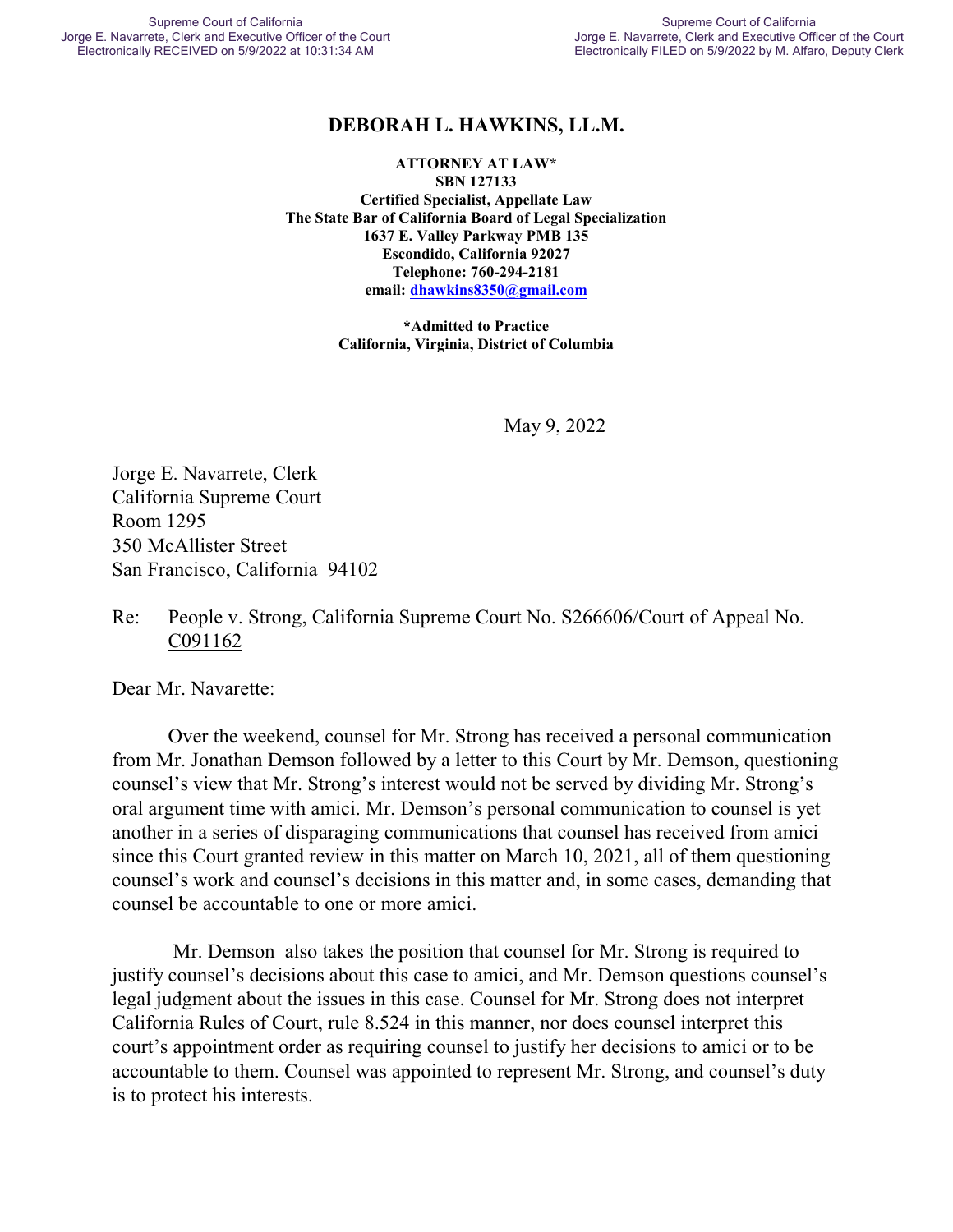Jorge E. Navarette, No. S266606 May 9, 2022, page 2

At this point, by taking the extraordinary step of requesting amici's own argument time, amici have taken their private criticisms of counsel's work in this case into a public forum. Counsel for Mr. Strong does not feel that it is appropriate or necessary to justify counsel's decisions in this forum.

However, counsel will say that counsel is aware that amici's position in this case is derived from an examination of counsel's petition for review filed on January 20, 2021, and that examination by amici resulted in a significant misunderstanding of the doctrine of collateral estoppel which one of the amici, by telephone, has informed counsel is "the answer" in this case. The continued stream of criticism and communications from amici, both private and now public, rests upon this fundamental misunderstanding.

Amici appear to be unaware that the collateral estoppel doctrine functions differently in civil and criminal law, and that the process of rendering judgment differs somewhat on the civil side from the criminal side. To the best of counsel's knowledge, the amici in this case have never worked in civil litigation. Counsel for Mr. Strong began her legal career in the litigation section at Hunton & Williams, now Hunton, Andrews, Kurth, and has had experience with the differences in the application of the doctrine. Counsel notes that almost all of the authorities in the briefs of amici are civil, not criminal, cases.

Clearly, by taking the extraordinary step of making amici's heretofore private criticisms of counsel for Mr. Strong public and by demanding accountability to amici in that public forum, amici have shown the greatest disrespect for counsel. Amici have never considered that their reasoning which is based upon their examination of counsel's original petition is flawed.

Counsel for Mr. Strong respectfully awaits the outcome of this Court's decision concerning amici's extraordinary request. Counsel feels that Mr. Strong's interests are best served by a presentation focused on the substantive criminal law of California rather than upon the differences between collateral estoppel on the civil side and the criminal side.

Respectfully submitted,

Deborah Hawkins

Deborah L. Hawkins Counsel for Appellant Christopher Strong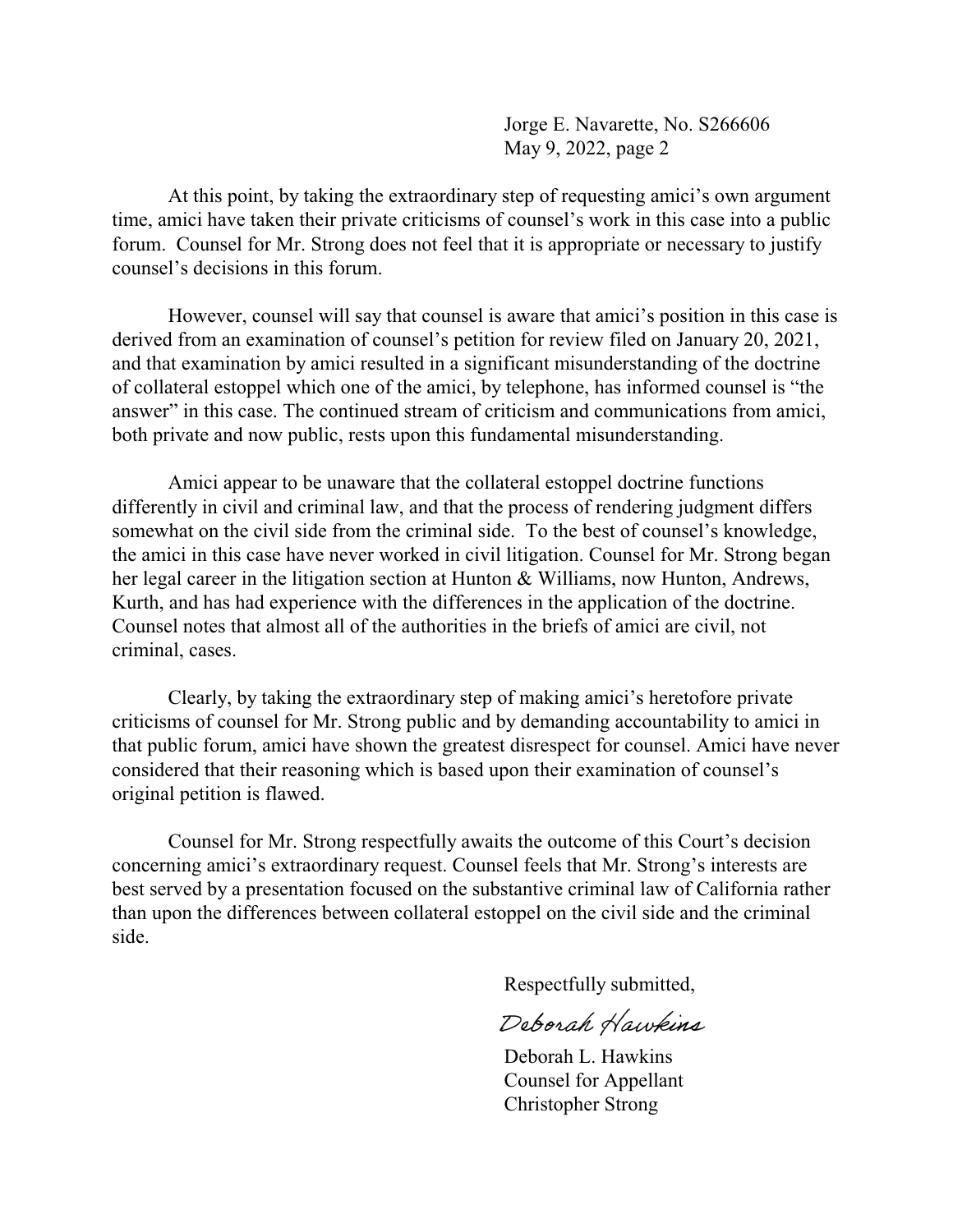Case Name: People v. Strong Case No. S266606

# **DECLARATION OF SERVICE**

I, the undersigned, say: I am over 18 years of age, employed in the County of San Diego, California, and not a party to the subject cause. My business address is 1637 E. Valley Parkway PMB 135, Escondido, California 92027.

On May 9, 2022, I served the attached

Appellant's Letter Response to Amici's Request for Argument Time

of which a true and correct copy of the document filed in the cause is served by TrueFiling or by United States Mail by placing a copy thereof in a separate envelope for each addressee named hereafter, addressed to each such addressee respectively as follows:

Jorge E. Navarrete, Clerk California Supreme Court Room 1295 350 McAllister Street San Francisco, California 94102 (electronic)

Office of The Attorney General 1300 "I" Street P.O. Box 944255 Sacramento, California 94244-2550 (electronic)

Jonathan E. Demson Attorney At Law 1158 26<sup>th</sup> Street #291 Santa Monica, California 90403 [jedlaw@me.com](mailto:jedlaw@me.com) (electronic)

Michelle May Peterson P.O. Box 387 Salem, MA 01970-0487 [may111072@gmail.com](mailto:may111072@gmail.com) (electronic)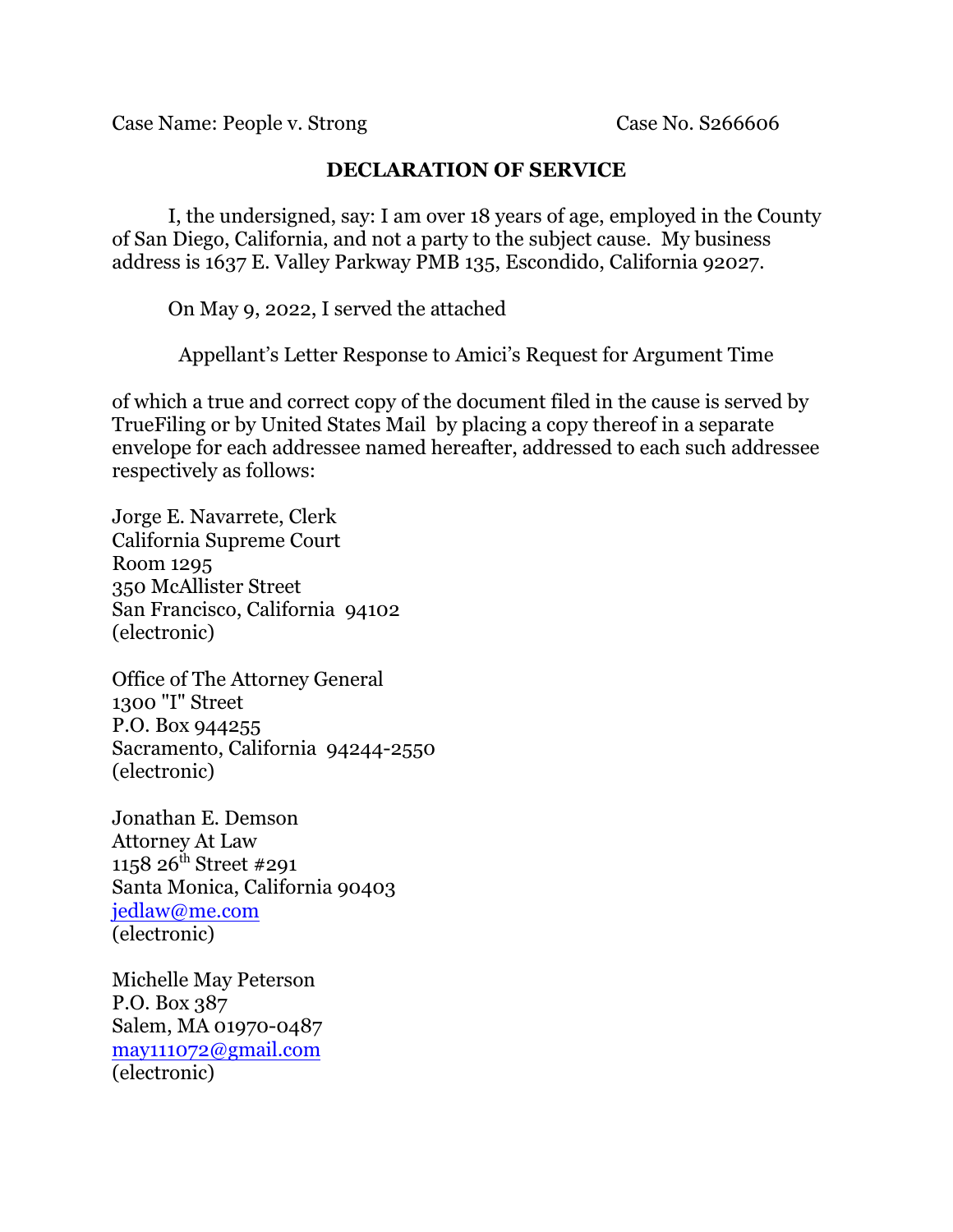Case Name: People v. Strong Case No. S266606

A.J. Kutchins Office of the Public Defender 1111 Broadway, Suite 1000 Oakland, CA 94607 [aj.kutchins@ospd.ca.gov](mailto:aj.kutchins@ospd.ca.gov) (electronic)

Bill Arzbaecher Staff Attorney Central California Appellate Program 2150 River Plaza Dr. Ste. 300 Sacramento, California 95833 (electronic)

Christopher Strong #AT4834 Salinas Valley State Prison P.O. Box 1050 Soledad, California 93960 (U.S. Mail)

Each document was filed through TrueFiling or deposited in the United States mail by me at Escondido, California, on May 9, 2022.

I declare under penalty of perjury that the foregoing is true and correct, and this declaration was executed at Escondido, California on May 9, 2022.

DEBORAH L. HAWKINS Deborah Hawkins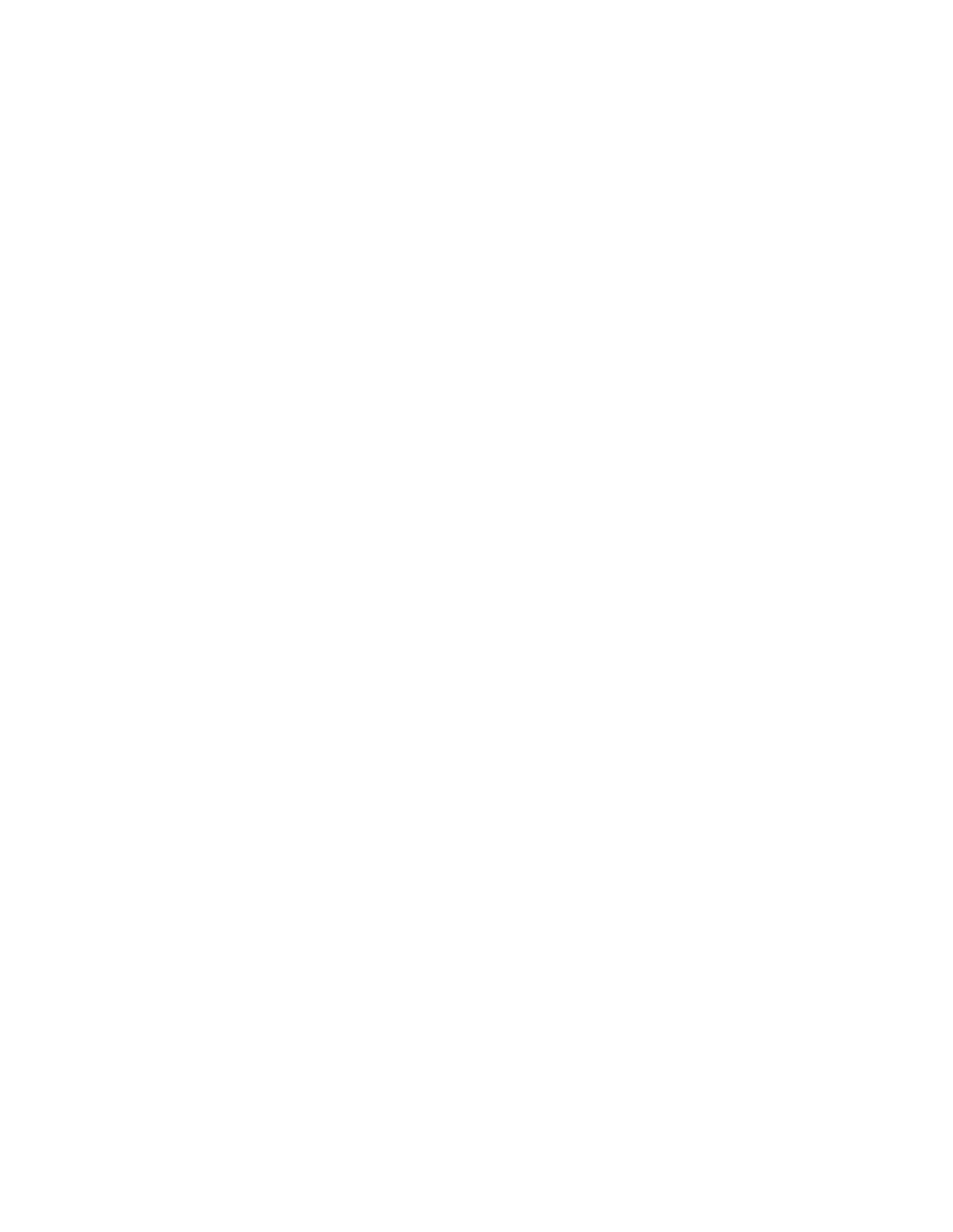#### **STATE OF CALIFORNIA**

Supreme Court of California

# *PROOF OF SERVICE*

# **STATE OF CALIFORNIA**

Supreme Court of California

## Case Name:**PEOPLE v. STRONG** Case Number:**S266606** Lower Court Case Number:**C091162**

- 1. At the time of service I was at least 18 years of age and not a party to this legal action.
- 2. My email address used to e-serve: **dhawkins8350@gmail.com**
- 3. I served by email a copy of the following document(s) indicated below:

Title(s) of papers e-served:

| $\mathbf{r}$ | <b>Title</b>                                            |  |  |
|--------------|---------------------------------------------------------|--|--|
| Filing       | m                                                       |  |  |
| vpe          |                                                         |  |  |
|              |                                                         |  |  |
| LET<br>. Liv | Y2022<br>MA<br>DNI.<br>. .<br>ЕK<br>$\sim$ 400000.<br>ĸ |  |  |

Service Recipients:

| <b>Person Served</b>                                                                                        | <b>Email Address</b>                                        | <b>Type</b> | $\mathbf{Date} /$<br><b>Time</b>  |
|-------------------------------------------------------------------------------------------------------------|-------------------------------------------------------------|-------------|-----------------------------------|
| Diane Boggess<br>DOJ Sacramento/Fresno AWT Crim                                                             | Diane.Boggess@doj.ca.gov                                    | le-         | 5/9/2022<br>Serve 10:31:33<br>AM  |
| Michelle Peterson<br>Attorney at Law<br>111072                                                              | $\text{may}$ 111072@gmail.com                               | le-         | 5/9/2022<br>Serve 10:31:33<br>lАM |
| Eric Christoffersen<br>Office of the Attorney General<br>186094                                             | $\text{Eric.Christoffersen} @ \text{doj.ca.gov} \text{le-}$ |             | 5/9/2022<br>Serve 10:31:33<br>lАM |
| Attorney Attorney General - Sacramento Office<br>Jennifer Poe, Deputy Attorney General                      | sacawttruefiling@doj.ca.gov                                 | le-         | 5/9/2022<br>Serve 10:31:33<br>lАM |
| Deborah Hawkins<br>Law Office of Deborah L. Hawkins<br>127133                                               | dhawkins $8350$ @gmail.com                                  | le-         | 5/9/2022<br>Serve 10:31:33<br>lАM |
| Albert Kutchins<br>Office of the State Public Defender<br>102322                                            | $ a $ .kutchins@ospd.ca.gov                                 | le-         | 5/9/2022<br>Serve 10:31:33<br>AM  |
| Jonathan Demson<br>Attorney at Law<br>167758                                                                | $\text{jedlaw}(a)$ me.com                                   | le-         | 5/9/2022<br>Serve 10:31:33<br>lАM |
| Office Office Of The State Public Defender-Sac<br>Timothy Foley, Sr. Deputy State Public Defender<br>000000 | $ $ docketing@ospd.ca.gov                                   | le-         | 5/9/2022<br>Serve 10:31:33<br> AM |
| Bill Arzbaecher<br>137439                                                                                   | $\frac{1}{2}$ barzbaecher@capcentral.org                    | le-         | 5/9/2022<br>Serve 10:31:33<br>lΑM |